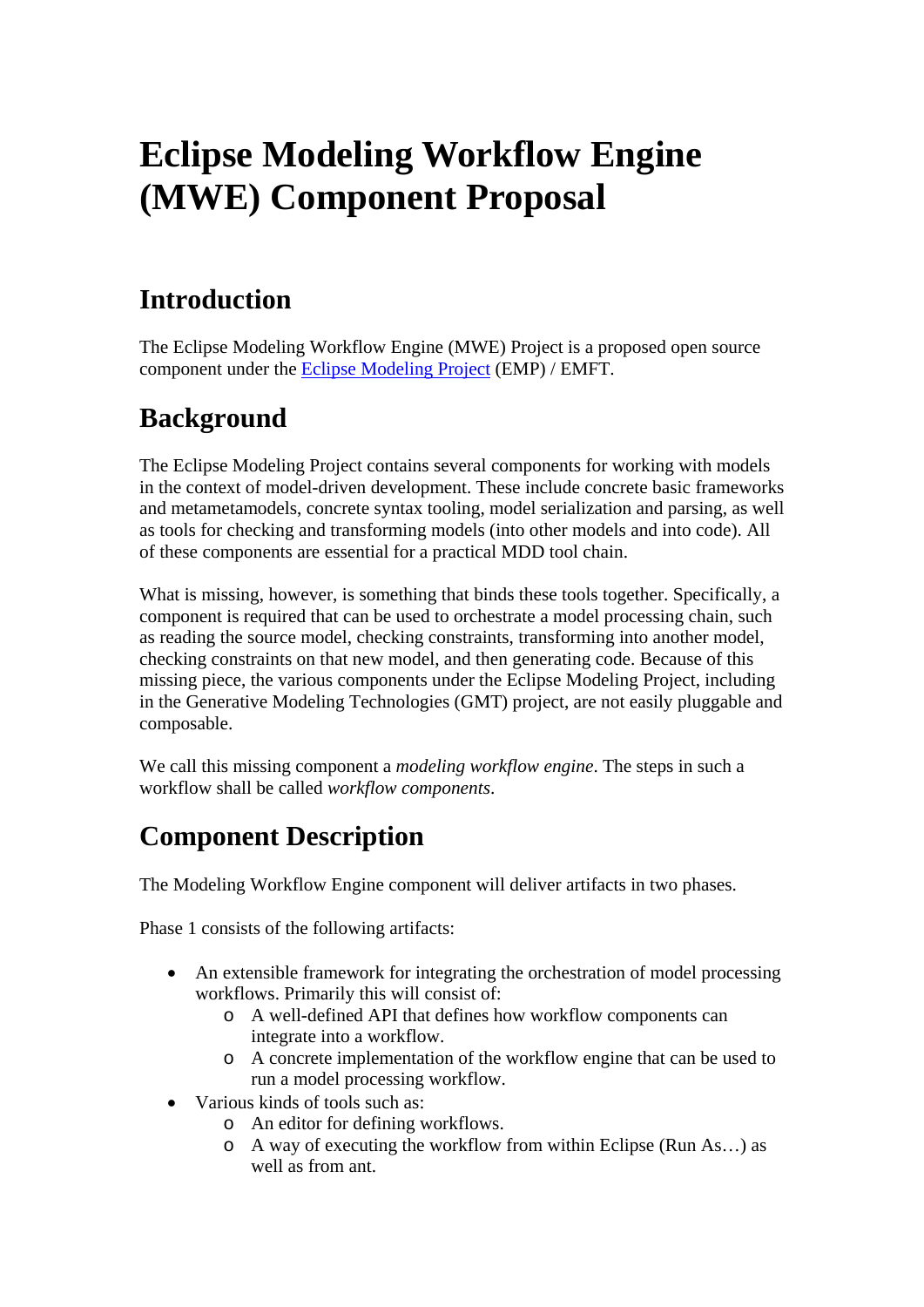- A small general purpose library of components, such as
	- o reading EMF models
	- o writing EMF models
	- o creating/cleaning directories
	- o etc.



It is expected that most of the runtime-relevant model processing components in EMP will provide adapter workflow components to facilitate integration with the workflow engine. Key component providers (among them INRIA and oAW) have already agreed to provide these components once the APIs and the engine are available.

Please note that this is a relatively small component with a clearly defined scope. We expect results to be available soon after component creation.

Phase 2 will add the following aspects to the workflow engine:

- A way to attach metadata to workflow components that describe what they do and what the input and output data looks like.
- A repository of workflow components.
- An inference engine that automatically determines which chains of components can achieve a certain goal.

### **Existing Approaches**

Two GMT (<http://www.eclipse.org/gmt>) projects currently offer some functionality close to the objectives of this project: AM3 and oAW.

The [org.eclipse.gmt.am3.tools.ant](http://dev.eclipse.org/viewcvs/indextech.cgi/org.eclipse.gmt/AM3/org.eclipse.gmt.am3.tools.ant/) plugin available from the AM3 project provides [a](http://wiki.eclipse.org/index.php/AM3_Ant_Tasks)  [set of ant tasks](http://wiki.eclipse.org/index.php/AM3_Ant_Tasks) enabling the specification of complex modeling workflows. There are tasks to load and save models as well as to invoke the ATL engine to transform or query models. Arbitrary control flow (e.g., looping, calling other ant scripts) can be achieved using the general purpose tasks provided by ant and other projects like [ant](http://ant-contrib.sourceforge.net/)[contrib.](http://ant-contrib.sourceforge.net/) With this approach, adding a workflow component consists in adding an ant task, for which Eclipse already provides extension points. However, the nature of antbased workflow specifications is generally not abstract enough for an inference engine.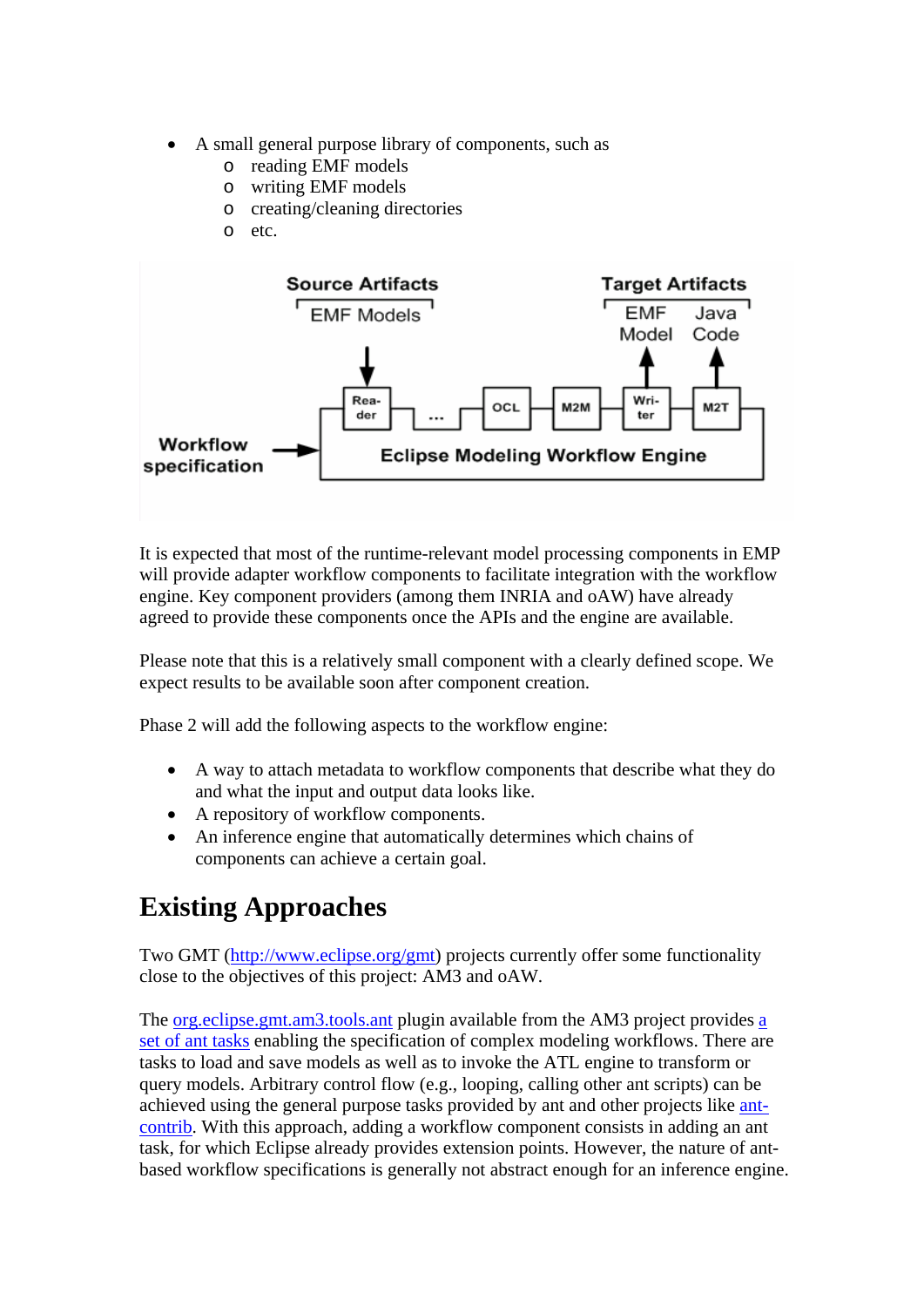This solution is therefore compatible with the goals of phase 1, but is unsuitable in its present state for phase 2.

Please see [http://wiki.eclipse.org/index.php/AM3\\_Ant\\_Tasks](http://wiki.eclipse.org/index.php/AM3_Ant_Tasks) for further details.

openArchitectureWare comes with a workflow engine that can execute arbitrary workflows. Workflow execution happens in two phases: the first phase verifies all the workflow steps w/r/t to their configuration parameters. Only if this validation phase is successful (i.e., there are no configuration errors) is the second phase started. This second phase is the execution itself. Workflows are described using XML files. A workflow can be separated into several workflow files and workflow files can call each other, thereby allowing for modularized generators. oAW also comes with a custom editor that helps in writing correct workflow specifications (provides code completion, e.g.). In order to run arbitrary code as part of a workflow, the class has to implement a *WorkflowComponent* interface provided by oAW.

Please see [http://www.eclipse.org/gmt/oaw/doc/4.1/r05\\_workflowReference.pdf](http://www.eclipse.org/gmt/oaw/doc/4.1/r05_workflowReference.pdf) for further details.

# **Initial Contributions**

The following code will be contributed to the component, and corresponds to the goals of phase 1:

- oAW Community:
	- o The oAW workflow engine
	- o A workflow editor.

# **Scope definition**

The proposed workflow engine is a very small endeavor. We need to describe what the proposed goal of MWE is and also what falls out of the scope of this initiative. The objective is not to propose a general scheme to link together various modeling components interactively. For example, a possible requirement scenario that clearly falls outside the scope of MWE may be the following: "During the creation of a model using a graphical modeler, subsequent model transformations can be triggered using model change events. Thus, an interactive, real-time integration between modeling tools can be achieved". In a much more limited way, the workflow engine is aimed as providing facilities as a batch-processing style of interaction, describing a clear sequence through a model processing tool chain. Although a workflow can be started interactively from within a modeling tool, there is no planned real-time, event based integration in this MWE initiative.

# **Organization**

We propose that this component be undertaken as part of the Eclipse Modeling Project. It will have dependencies on EMF and the Eclipse Platform (optional, only needed for the tooling).